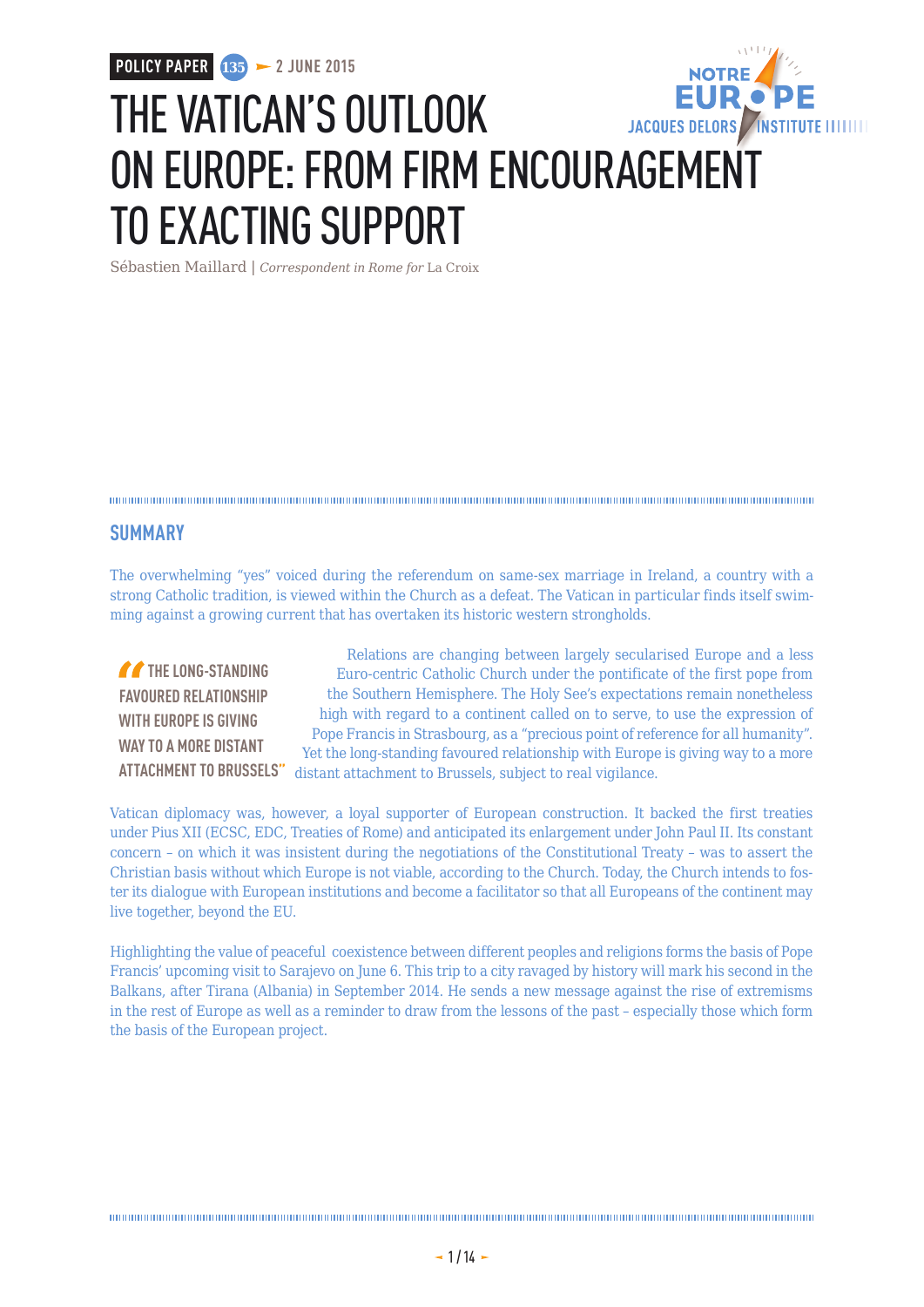The Vatican's outlook on Europe: from firm encouragement to exacting support

# **TABLE OF CONTENTS**

| <b>INTRODUCTION</b>                                                      | 3  |
|--------------------------------------------------------------------------|----|
| 1. From Pius XII to Benedict XVI, the development of attentive vigilance | 3  |
| 1.1. In the beginning, proximity and favour                              | 3  |
| 1.1.1. A Europhile and far-sighted Vatican                               | 3  |
| 1.1.2. A Vatican-oriented and federalist Europe                          | 4  |
| 1.2. Under John Paul II, a broader, impassioned and concerned outlook    | 6  |
| 1.2.1. The awakening of Christian memory across the entire continent     | 6  |
| 1.2.2. The fight for Christian roots and its evidence                    | 6  |
| 2. A more distant and critical outlook                                   | 8  |
| 2.1. A less Euro-centric Church                                          | 8  |
| 2.1.1. The end of Euro-centrism                                          | 8  |
| 2.1.2. Another approach with regard to Europe                            | 9  |
| 2.2. A critical yet present Holy See                                     | 10 |
| 2.2.1. A severe stance with regard to the EU                             | 10 |
| 2.2.2. Elements for an active dialogue                                   | 11 |
| <b>CONCLUSION: PROSPECTS FOR A CHANGING RELATIONSHIP</b>                 | 13 |
| ON THE SAME THEMES                                                       | 14 |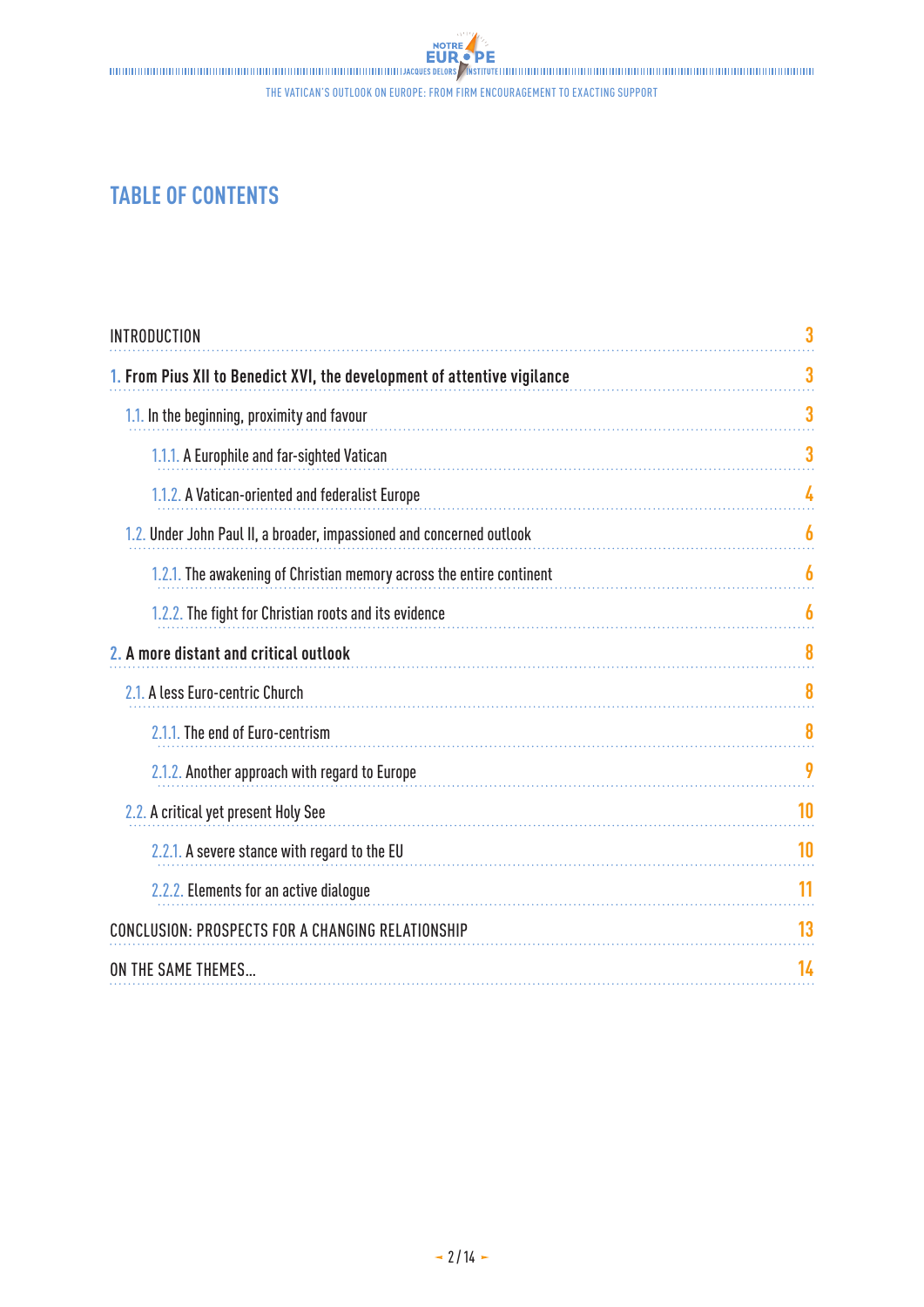# <span id="page-2-0"></span>**INTRODUCTION**

ope Francis is preparing a visit to Sarajevo, on 6 June 2015. This one-day trip will be his third in Europe – outside of Italy – following his visits to Tirana, on 21 September 2014 and then to the European institutions in Strasbourg on 25 November 2014. The selection of these destinations denotes the singular outlook on our continent of the first non-European pope in recent history. P

These visits, however, continue along the lines of those made by his predecessors, attentive from the outset, albeit at varying degrees, to European construction, which is itself constantly evolving by definition. From initial encouragement with federalist emphasis under Pius XII, the Holy See's appraisal of the European project focused on its relationship with Christianity, while manifesting growing concerns in this regard.

While de-Christianisation is indeed continuing in many European countries, it is mirrored by a de-Europeanisation of the Catholic Church, including its central government. The election of the first pope from the Southern Hemisphere is a sign of this. We are witnessing a distance being put between the Holy See and Europe, while a constant critical dialogue is maintained, currently focused more on social issues, such as migration and cohabitation in particular.

#### **BOX 1 The Vatican**

Covering an area of scarcely 44 hectares, an enclave within the city of Rome, the Vatican City State came into existence by the Lateran Treaty of 1929 with Italy, to ensure the independence of the Episcopal See, or Holy See, the higher institution of the Catholic Church headed by the pope acting as the successor of Saint Peter.

Elected on 13 March 2013, Pope Francis is the 265<sup>th</sup> successor of Peter. The pope is head of the Vatican City State, which has diplomatic relations with 189 countries and international organisations, and the spiritual leader of 1.25 billion Catholics worldwide.

The pope has sovereignty over the Vatican. The term can be traced back to the ancient designation of part of the right bank of the Tiber, which was outside Rome at the time. The smallest sovereign State in the world has around 800 inhabitants and around 4000 employees. Its currency is the Euro.

# 1. From Pius XII to Benedict XVI, the development of attentive vigilance

## **1.1. In the beginning, proximity and favour**

## **1.1.1. A Europhile and far-sighted Vatican**

The Holy See had a strong interest in the European integration project from its post-war beginnings. Previously, Benedict XV (1914-1922) expressed his concerns for peace in Europe following the First World War, which he deplored as a war between Christians. He opposed, in vain, the revenge-based approach towards Germany. Pius XI (1922-1939) then paid close attention to the pacifist initiatives of Aristide Briand. "Still, there was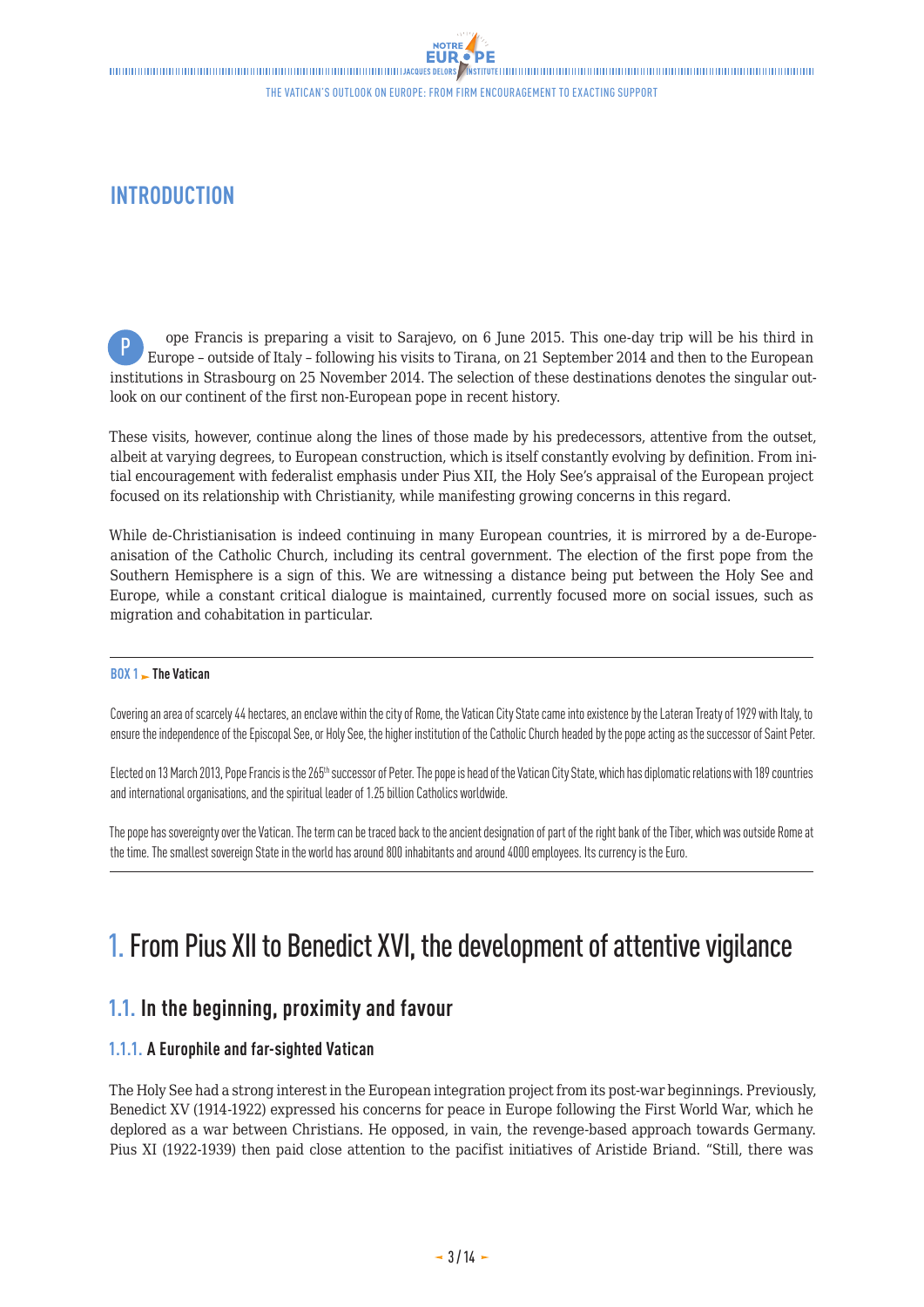<span id="page-3-0"></span>not yet a Europe-centric ideology with regard to European construction", observed historian Jean-Dominique Durand<sup>1</sup>.

This approach was brought in by Pius XII (1939-1958). "It is the ordeal of war and Soviet pressure on the continent that urge the pope to call for Europe to unite with haste", the academic continued. "The war had a profound effect on Eugenio Pacelli", confirmed Vatican expert Bernard Lecomte<sup>2</sup>. "It further reinforced his fight for a united Europe". Against the 200humiliation of defeated Germany, Vatican diplomacy dealt with past enemies equally, a stance shared by some French Catholics.

This prompt support for the project of a united Europe was embodied in particular by the presence of a special representative of Pope Pacelli at the Hague Congress, which brought together strong pro-European forces in May 1948. In the November of that year, the pope explicitly positioned himself in favour of such a union.

He immediately warned against the risk of impeding the project of the "great nations of the Continent": "We expect them to set aside their former greatness to align themselves on a superior political and economic unity"<sup>3</sup> . On the contrary, he spoke about the "exaggerated concern for uniformity" and the risk of "enforced harmonisation" in which extensive integration could result, while no process was yet underway.

While the freedom of movement of persons within the European area was not yet established, as early as 1953 he raised "the question of the equality or equivalence of rights in what regards goods, contracts and persons for the citizens of one sovereign state who either live for a short time in a foreign state or, retaining their own nationality, establish permanent residence there."<sup>4</sup> The question remains valid today.

### **1.1.2. A Vatican-oriented and federalist Europe**

Pope Pacelli's clear vision of future problems did not diminish his passion for European construction.

Very much in favour of the burgeoning Europe of six Member States, he supported the European Defence Community (EDC) project. "His appeals increased in number (around thirty) and became more urgent, resulting in controversy on the so-called 'Vatican Europe'", reminds historian Philippe Chenaux<sup>5</sup>, in reference to the mocking statement used by Guy Mollet during an impassioned debate on the EDC: "The failed ratification of the EDC at the French National Assembly (30 August 1954) will be very painfully felt in the Vatican"<sup>6</sup>.

The signature of the Treaties of Rome was celebrated in Rome with bells ringing across the city. Pius XII welcomed the "most important and significant event in the modern history of the Eternal City".

He was, however, critical of how the new European Economic Community (EEC) functioned. He stated, "The European Economic Community is less successful than the Coal and Steel Community, whose High Authority has powers which are relatively broad and which, except in certain determined cases, do not depend upon any Council of Ministers"<sup>7</sup> .

Getting involved in the Community's institutional mechanisms like none of his successors, Pope Pacelli was in favour of "the formation of a European political authority which will have sufficient responsibility to be felt". In the same address, he also claimed that a "single external political community" was essential, together with "instrumentality which will effectively refine and apply such a plan" and a "great deal of material aid" for Africa.

Jean-Dominique Durand, Jean Moulin University- Lyon 3. Interview with the author.

**<sup>2.</sup>** *Histoire des papes*, Perrin, 2013, p. 189.

**<sup>3.</sup>** Pius XII, address to the 2nd Congress of the Union of European Federalists, Vatican, 11 November 1948.

**<sup>4.</sup>** Pius XII, address to Italian Catholic jurists, Vatican, 6 December 1953.

**<sup>5.</sup>** *Une crise chrétienne de l'Europe? L'urgence européenne*. Proceedings collected by Jean-Dominique Durand, published by Parole et Silence, 2013, pp. 103-112.

**<sup>6.</sup>** *Ibid*.

**<sup>7.</sup>** Pius XII, address to the European Movement, Vatican, 13 June 1957.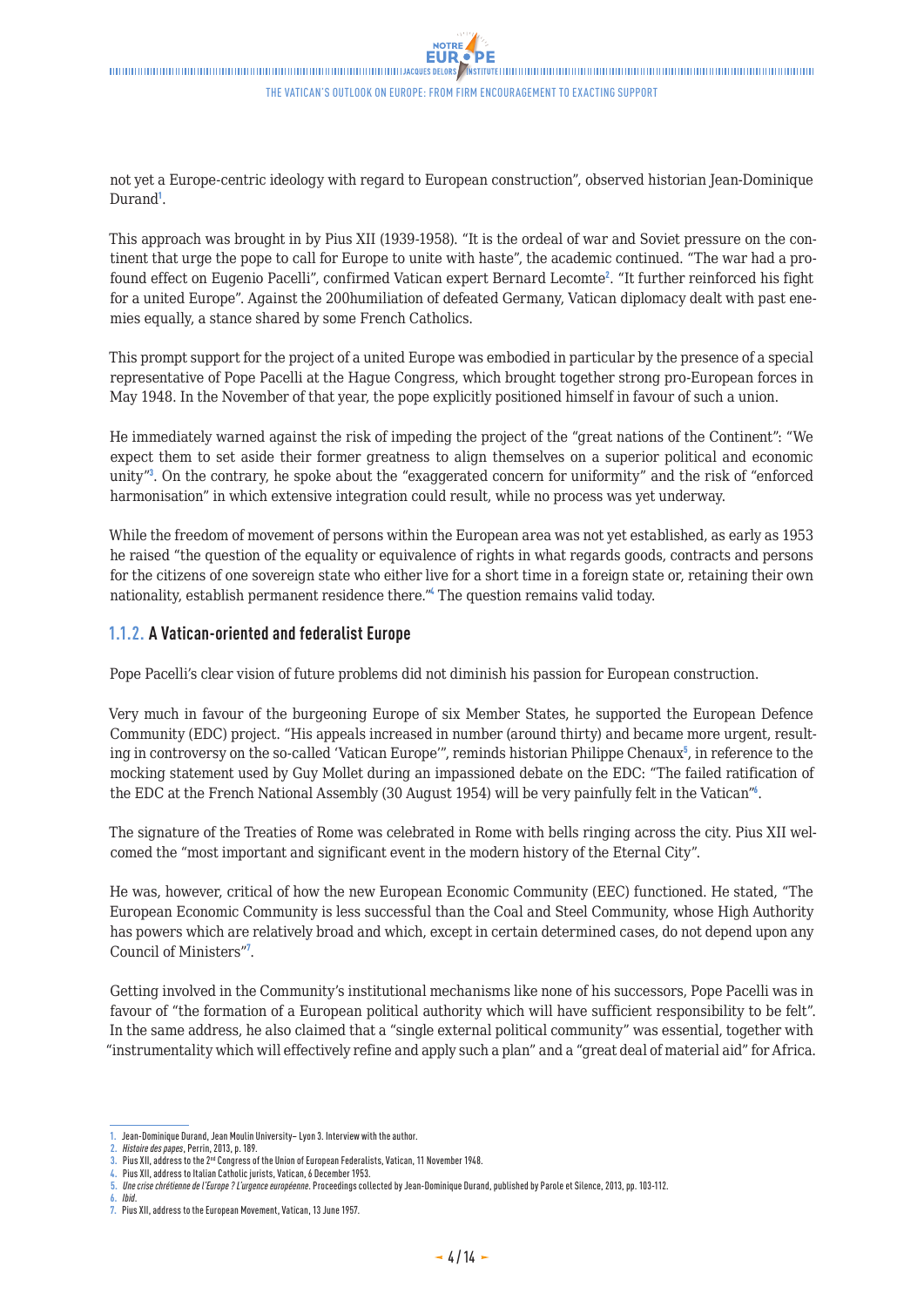$\label{thm:main} The maximum minimum minimum minimum minimum number of samples. The structure information minimum minimum minimum number of samples are the same, and the number of samples are the same. The number of samples are the same, the number of samples are the same, the number of samples are the same, the number of samples are the same, the number of samples are the same, the number of samples are the same, the number of samples are the same, the number of samples are the same, the number of samples are the same, the number of samples are the same, the number of samples are the same, the number of samples are the same, the number of samples are the same, the number of samples are the same, the number of samples are the same, the number of samples are the same, the number of samples are the same, the number of samples are the same, the number of samples are the same, the number of samples are the same, the number of samples are the same, the number of samples are the same, the number of samples$ The Vatican's outlook on Europe: from firm encouragement to exacting support

**NOTRE** 

**THERE IS A CLOSE CONVERGENCE OF VIEWS BETWEEN THE HOLY SEE AND THE 'FOUNDING FATHERS' WHO, FOR THE MOST PART, ARE CHRISTIAN DEMOCRATS"** These ambitions were also shared by the 'Founding Fathers' of European construction. There is indeed a close convergence of views between the Holy See and these politicians who, for the most part, are Christian democrats, including devout Catholics such as Robert Schuman – who is currently being beatified – and Alcide De Gasperi. "United Europe cannot be built upon an abstract idea. She must depend for support on living men", predicted Pius XII as early as  $1948^{\circ}$ . This closeness is the foundation of the myth of a 'Vatican Europe'. This was also reinforced against the backdrop of the Cold War, which fuelled suspicions of establishing a Catholic Europe between a Protestant USA and an atheist USSR.

The pro-European favour of Vatican diplomacy continued after Pius XII, though John XXIII and his successors did not support Europe with the same federalist ideal. "European construction, predominantly limited to economic affairs, no longer represented a key issue for the postconciliar magisterium", observes Philippe Chenaux<sup>9</sup>, with regard to the Second Vatican Council closed in 1965 by Paul VI.

A former close supporter of Pius XII, Pope Montini (1963-1978) "learned from him pro-European feelings, that also came from his education and culture"<sup>10</sup>, stressed Giovanni Maria Vian, current Editor-in-Chief of the *Osservatore Romano* – the Vatican's daily newspaper –, and expert on Paul VI. "His father was connected to De Gasperi", he added.

Continuing along these lines, Paul VI encouraged European construction. "The outcome of the European Communities instituted by the Treaties of Rome appears to be clearly positive", he declared to the commissioners of the EEC and Euratom received, in 1967, to celebrate the tenth anniversary of these institutions. He congratulated them on the projected decrease in customs tariffs and for freedom of movement. "The Church approves and encourages you", he told them, assuring them of the "real interest and support that the Church provides to your work". Paul VI even spoke of the "encounter and harmony between a great political project and the general principles applicable to people and society, of which the Church has been entrusted with the role of guardian".

He was, however, careful not to get into the technical aspects of European construction. When addressing newspaper editors of six European Member States also received in 1967, he did not hesitate to acknowledge that "the mission of the Pope is not to offer the best possible political or economic approach to achieving the unification of the peoples of Europe", while stressing that "Europe's cause continues to progress", and that "the unification of Europe will be ultimately achieved" as a prelude to world unity.

Without questioning the functionalist approach to European construction selected by Europe's founding fathers, Paul VI above all wished that "this understanding would gradually shift from a material level to a spiritual one, so that souls can grow closer, even closer than interests and economies".

It is this spiritual closeness, also dear to Robert Schuman, that Paul VI encouraged as a priority. For this purpose, following on from Pius XII, who made Saint Benedict the "Father of Europe" in 1947, he proclaimed that the founder of the Benedictine Order become the "main patron saint of all Europe" in 1964. His care and support would assist with the "formation of a European conscience", to use his expression. He wanted "a Europe that works in deeds, mentalities and public opinions", as he explained during a European conference of Postal and Telecommunications Administrations, again in the year of the tenth anniversary of the Treaties of Rome: "Europe will be 'experienced', if one can say so, before being defined. Practice will precede legislation". To "people who are distracted today, absorbed in their immediate tasks", Paul VI wanted to enable them to rediscover the "immense cultural heritage and civilisation that Christianity has forged over the ages in all countries of our continent": "This is also a means of working for the good of Europe".

It is John Paul II who will undertake to promote this spiritual heritage across the continent.

**<sup>8.</sup>** Pius XII, address to the Union of European Federalists, *Op. cit.*

**<sup>9.</sup>** *Op. cit.* **10.** Interview with the author.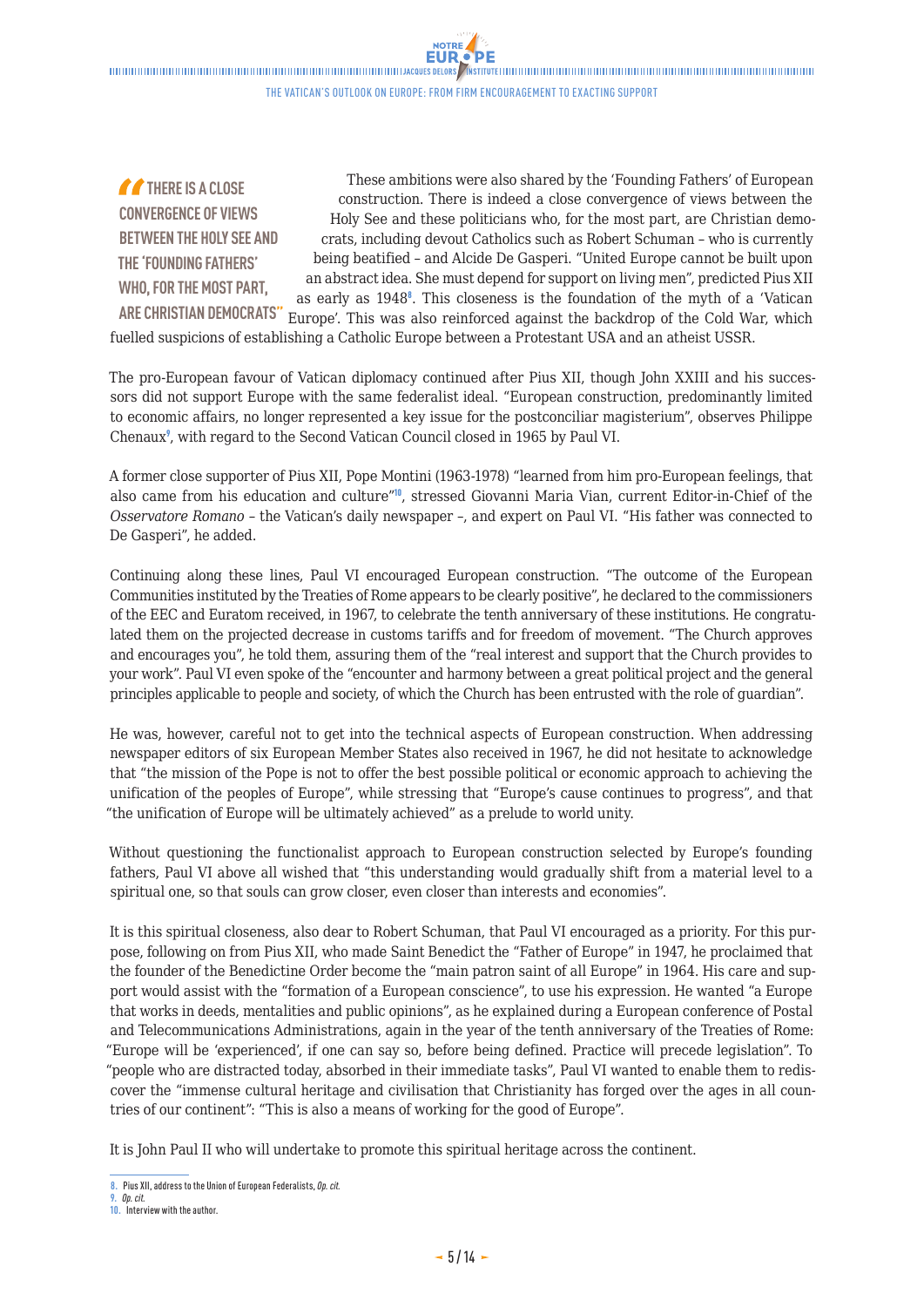# <span id="page-5-0"></span>**1.2. Under John Paul II, a broader, impassioned and concerned outlook**

### **1.2.1. The awakening of Christian memory across the entire continent**

*THE HOLY SEE'S OUTLOOK* **ON EUROPE EXTENDED TO THE DIMENSIONS OF THE CONTINENT AND PROMOTED NATIONS MORE THAN EU INSTITUTIONS"**

Under the long pontificate of the Polish pope (1978-2005), the Holy See's outlook on Europe extended to the dimensions of the continent and promoted nations more than EU institutions. "Under John Paul II, the nation became central in the papacy's European stance", notes Philippe Chenaux $\mathfrak{n}$ : "This did not lead it to show great eagerness with regard to Brussels". He visited the institutions, in Luxembourg and Brussels in 1985, then in Strasbourg in 1988, in addition to his national pastoral visits.

"Pope John Paul II celebrated the Christian origins of nations and their founding saints", confirm Bérengère Massignon and Virginie Riva<sup>12</sup>: "For him, nations, like Europe, must 'express' their civilisational identity". During his trip to France in 1996 to mark the 15th centenary of the baptism of Clovis, John Paul II revisited places of memory which forged this identity. His visits to Santiago de Compostella in 1982 and 1989 were intended to breathe new life into a pilgrimage which had lost popularity. "I utter to you, Europe of the ages, a cry full of love: Find yourself again. Be yourself. Discover your origins, revive your roots", he proclaimed in Spanish, during his first visit there.

His aim was not at all to restore Christianity or re-establish former privileges. Karol Wojtyla wanted Europe, through Christianity, to seize its unity beyond the East-West divide, symbolized by the Iron Curtain which he helped to bring down. In addition to Saint Benedict, he made the Slavic saints Cyril and Methodius "co-patron saints of Europe" in 1980, and he diversified and added female saints to the list later in his reign *(see Box 2)*. For the Church, his European stance was also ecumenical, with regard to the Orthodox world. "The Church must breathe with her two lungs!", he wrote in his encyclical Ut unum sint (1995), using a metaphor that he had already used several times and borrowed from Russian poet Viatcheslav Ivanov, with regard to the two Christian religious groups, Roman and Byzantine.

#### **BOX 2 The patron saints of Europe**

Following on from Pope Paul VI who, in 1964, proclaimed Saint Benedict, commemorated on 11 July, the "main patron saint of all Europe", John Paul II gave this title to five other saints recognized by the Catholic Church.

- Saints Cyril and Methodius, made co-patron saints of the continent in 1980: inventors of the Cyrillic alphabet, they were pioneers of the inculturation of the Gospel in the Slavic world.
- Three female saints made co-patron saints in 1999:
	- Bridget of Sweden (1303-1373), a wife and mother before going on to found a religious order, which symbolizes the ecumenical link.
	- Catherine of Siena (1347-1380): a Dominican nun who embodies the commitment to the resolution of many conflicts during her time.
	- Edith Stein, also known as Saint Teresa Benedicta of the Cross, (1891-1942): a Carmelite nun of Jewish origin, who died in Auschwitz, representing the convergence of Jews and Christians.

Pope John Paul II worked with these two groups throughout his pontificate. In the 1980s, he defended religious freedoms in Eastern Bloc countries which were then under the control of atheist communism. In the West, he instigated a "new evangelization" so that Europe did not become post-Christian.

**<sup>11.</sup>** *Ibid.* **12.** *L'Europe, avec ou sans Dieu?* Editions de l'Atelier, 2010, p. 265.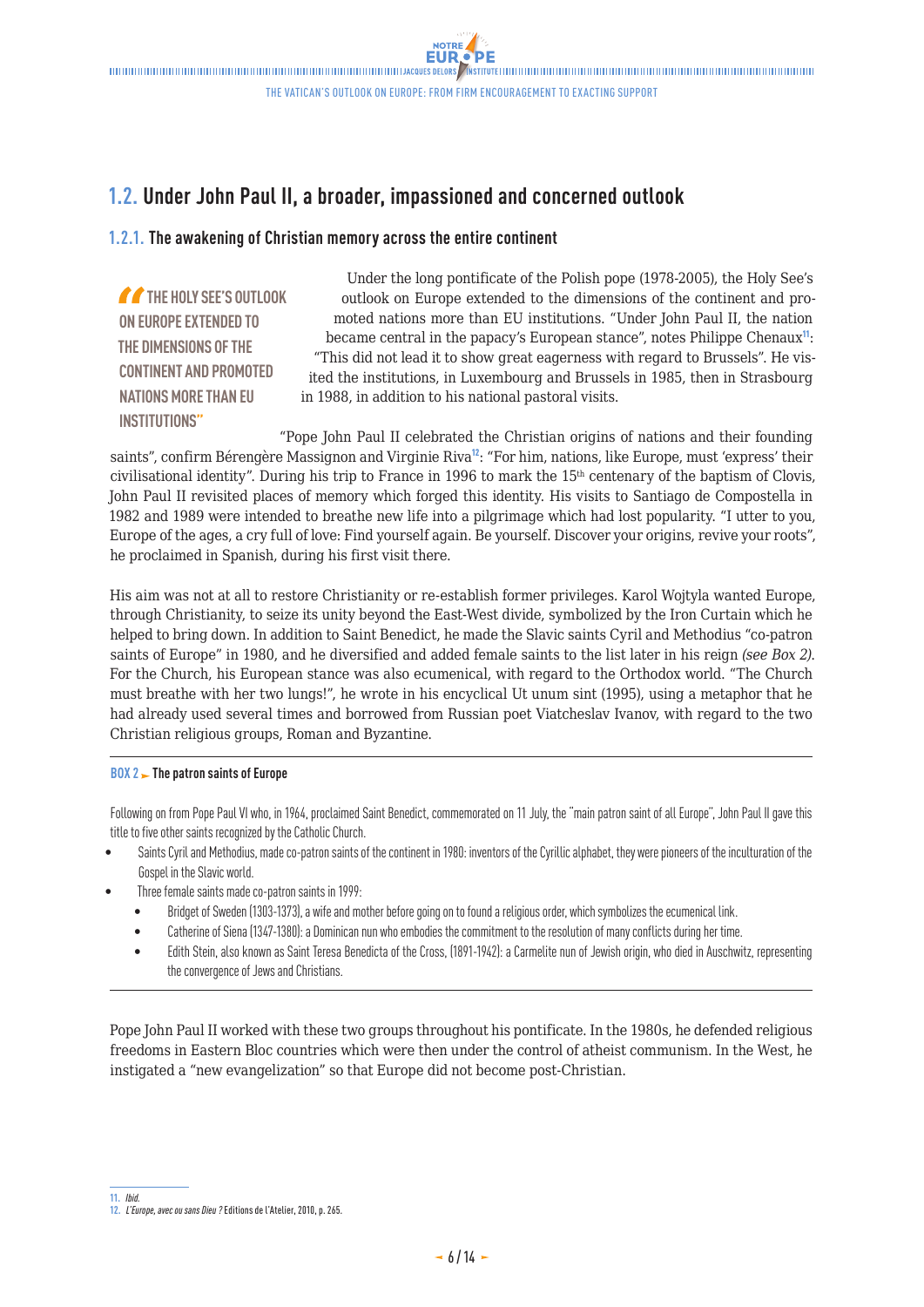## **1.2.2. The fight for Christian roots and its evidence**

*f* FOR JOHN PAUL II, AS **FOR HIS PREDECESSORS, EUROPE'S UNITY BREAKS UP IF CULTURE IS** 

**DETACHED FROM RELIGION"** between the Church and States which is clearly accepted. The Holy See fears that Europe will shift from being secular to becoming anti-Christian and will turn away from its own roots. To fight this trend, it insists that Europe should uphold its 'Christian roots', which alone can stamp internal cohesion on its institutional construction. For John Paul II, as for his predecessors, Europe's unity breaks up if culture is detached from religion. They also extol that promoting this link in no way prevents a separation

This unflagging concern becomes focused on a diplomatic struggle right at the end of John Paul II's pontificate, to enter Europe's Christian heritage clearly in the preamble of the Treaty establishing a Constitution for Europe. Like Pius XII, who successfully had stated on the Resolution adopted by the Cultural Commission at the Congress of Europe in The Hague the "common heritage of Christian civilisation". This bitter battle of values was already fought during the drafting of the Charter of Fundamental Rights of the European Union in 2000, as historian Gérard Bossuat words it. In return, the French President Jacques Chirac and the Belgian Prime Minister Guy Verhofstadt fought relentlessly against any mention of "Christian roots". Vatican diplomacy considers the final wording of "the cultural, religious and humanist inheritance of Europe" fundamentally lacking.

Obtained in a less passionate but nevertheless far-reaching manner, an article of the Constitutional Treaty, later used in the Treaty of Lisbon, formalizes an "open, transparent and regular dialogue with these churches and organisations", as well as between these organisations and non-confessional organisations<sup>13</sup>. This dialogue, marked by an annual top-level meeting and rolled out at different levels, reprises a practice used by Jacques Delors when he was President of the European Commission. This tradition was already acknowledged in a declaration appended to the Treaty of Amsterdam (1997). It aims to "give Europe a soul," according to the metaphor used by Jacques Delors, who discussed it during a February 1992 conference before the Conference of European Churches (KEK). There, he discussed the need to "reanimate the intellectual and spiritual debate on Europe" with the support of the Churches in particular.

Despite this consistently effective dialogue, the failure of acknowledging Europe's Christian heritage had a long-term effect on the Vatican's attitude, which has since observed the development of European construction with critical vigilance. The successor of John Paul II, Benedict XVI (2005-2013) remained haunted by the bitter memory of this ordeal.

The pessimistic address of Pope Ratzinger to mark the fiftieth anniversary of the Treaties of Rome in 2007 attests to this. He firstly mentioned "the still ongoing and difficult search for an appropriate institutional structure for the European Union". He flagged the ageing population in Europe, putting it "on a path that might lead to its twilight in history". He regretted that "there is little solidarity at both international and national levels". He also criticised that "the process of European unification itself does not seem welcome to everyone because many 'chapters' of the project seem to have been 'written' with little consideration for what people expect". The passage of this address which received the most media coverage is this double question: "Is it surprising then, that whilst it aspires to be a community of values, modern Europe seems to question universal and absolute values? Even before it is against God, doesn't this singular form of 'self-apostasy'<sup>14</sup> not lead the continent to doubt its own identity? The contrast in tone with the past praises of Pope Paul VI could not be more striking.

The Vatican's now sombre and suspicious stance with regard to Europe was further reinforced by the tremendous "crucifix affair". Controversy erupted following an initial decision, issued in 2009, by a chamber of the European Court of Human Rights (Council of Europe), which stated that the presence of crucifixes in Italian state school classrooms violates the European Convention on Human Rights. Although this first order was

**<sup>13.</sup>** Article 17 paragraph 3 of the Treaty on the functioning of the European Union.

**<sup>14.</sup>** Apostasy is defined as the public and deliberate abandonment of a religion, in particular of Christian faith.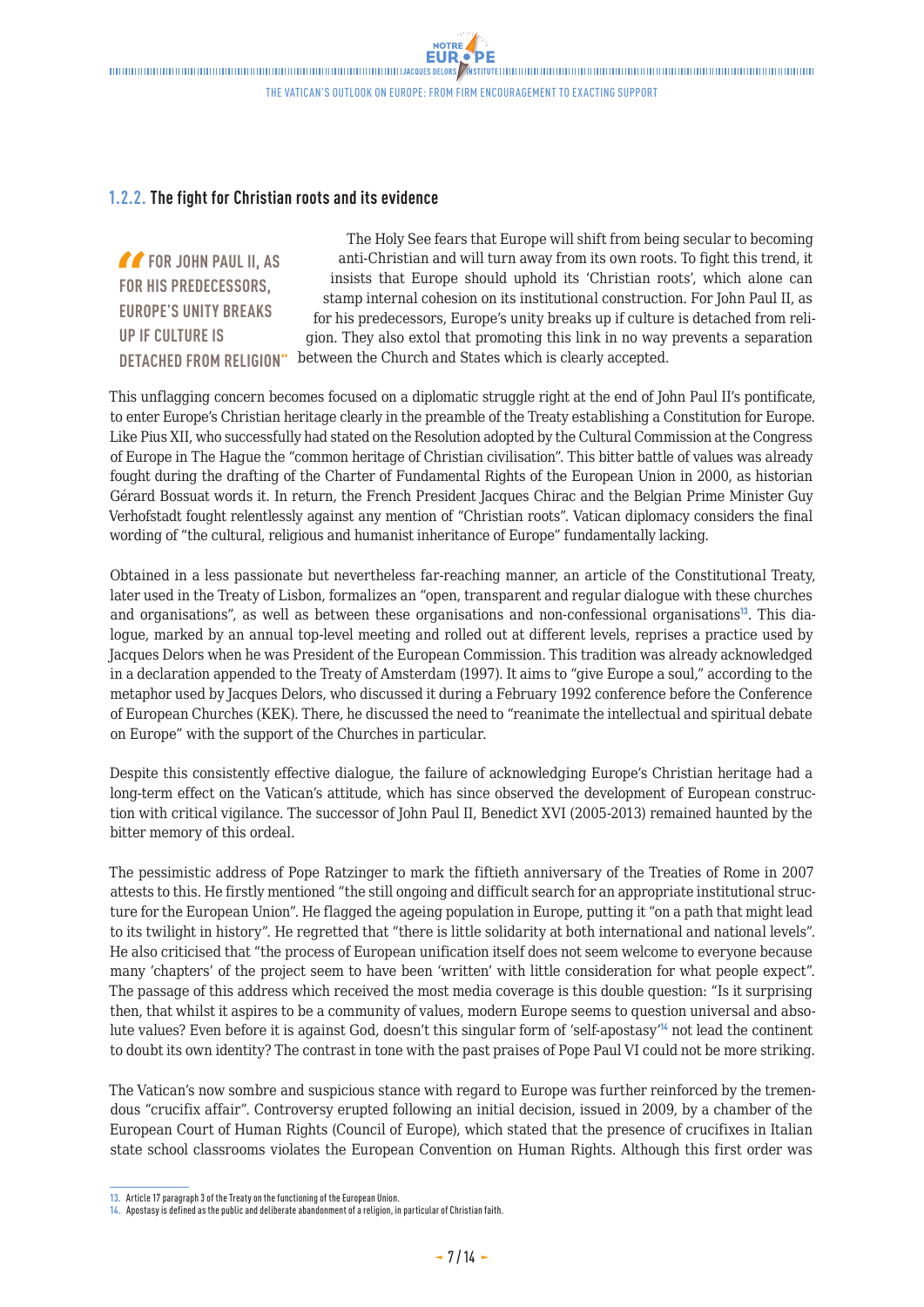<span id="page-7-0"></span> $\blacksquare$ The Vatican's outlook on Europe: from firm encouragement to exacting support

**THE BENCHES OF THE EU PARLIAMENT WERE CONSIDERED INFILTRATED WITH AN IDEOLOGY DESCRIBED AS SECULARIST AND ANTI-CHRISTIAN"**

overturned by the Court's Grand Chamber in Strasbourg, in 2011, and while the European Union was not involved, the affair contributed to convincing the Holy See and many Catholics that European construction was irreparably suffering from "apostasy". Benedict XVI's advisors discouraged him from accepting the invitation to visit the European Parliament, then presided by the German Christian-democrat Hans-Gert Pöttering. The benches of the EU Parliament were considered infiltrated with an ideology described as secularist and anti-Christian.

This severe observation did not gain much currency before the Catholic Church itself broke away from its Euro-centric perspective by electing the first pope from the Southern Hemisphere.

# 2. A more distant and critical outlook

# **2.1. A less Euro-centric Church**

## **2.1.1. The end of Euro-centrism**

With the election of Jorge Bergoglio on 13 March 2013, the cardinals went "almost to the ends of the earth" to get a pope, to use an expression of that evening. The son of immigrants from Piedmont – he is set to meet with relatives on the occasion of a visit to Turin on 22 June 2015 –, the Argentine pope is above all described as a 'porteno', an inhabitant of Buenos Aires, his native city and home. He freely admits that he is a homebody and has travelled little in his life, with the exception of a brief doctoral stay in Germany and a language-learning visit to Ireland.

As head of the Church, from the outset he demonstrated his desire to open up the Church's central governments to the five continents. This government must convey the universality recorded in the very etymology of Catholicism. His first selection of eight cardinals to advise him in the reform of the Roman Curia – now 'C9' – is a reflection of this. They hail from across the globe, with, as a representative of Europe, the German cardinal Reinhard Marx, archbishop of Munich and President of Comece *(see Box 3)*. Appointments in other new bodies, created as part of the Curia reform (Secretariat for the Economy, Pontifical Commission for the Protection of Minors), also demonstrate this intercontinental requirement.

#### **BOX 3 "Europe, where is your vigour?"**

"To Europe we can put the question: "Where is your vigour? Where is that idealism which inspired and ennobled your history? Where is your spirit of curiosity and enterprise? Where is your thirst for truth, a thirst which hitherto you have passionately shared with the world? The future of the continent will depend on the answer to these questions. (..) A trunk without roots can continue to have the appearance of life, even as it grows hollow within and eventually dies. Europe should reflect on whether its immense human, artistic, technical, social, political, economic and religious patrimony is simply an artefact of the past, or whether it is still capable of inspiring culture and displaying its treasures to mankind as a whole."

#### *Extract from Pope Francis' address to the Council of Europe, Strasbourg, 25 March 2014*

The creation of new cardinals by Pope Francis also demonstrates the Church's drive to "put an end to its euro-centrism", as stated by the Vatican spokesperson, P. Federico Lombardi, in the first six months of the pontificate. By selecting cardinal electors (aged under eighty years old) from countries which have never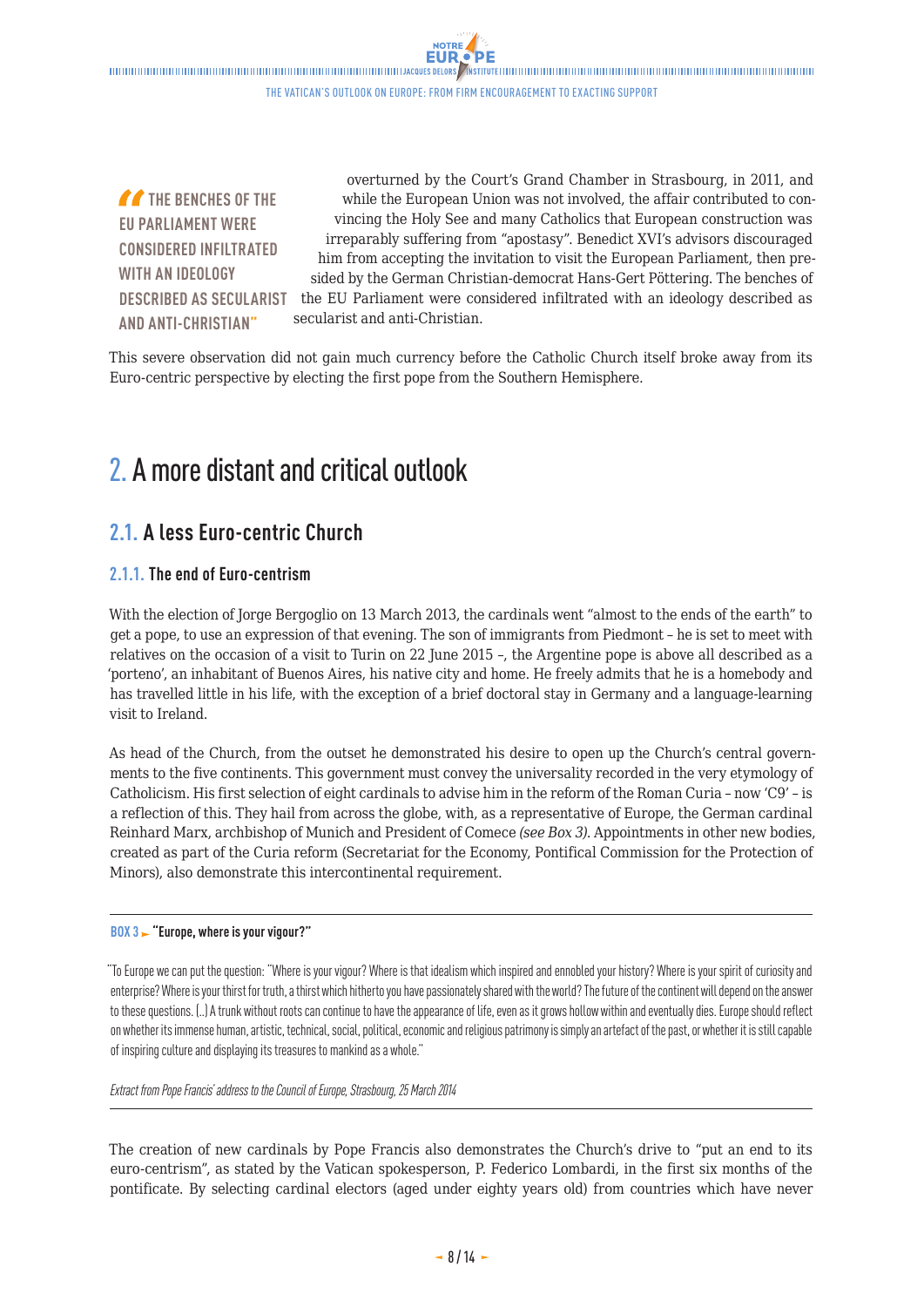**NOTRE** 

<span id="page-8-0"></span>been represented, such as Haiti, Burkina-Faso, Panama and Cape Verde, to the detriment of conventional cardinal seats, such as Brussels and Turin, the Argentine pope is overturning the balances within the College of Cardinals.

In the conclave that elected him, just over half of the 115 cardinals present were Europeans. In less than two years, this number has dropped considerably, to 46%. They still have, however, the casting vote in the election of the next pope, with a current number of 57 electors out of a total of 125. The other continents are at relatively equal numbers, with 21 electors from Latin America (including Mexico and the Caribbean), 15 from North America, 17 from Asia-Oceania and 15 from Africa. Yet the downward trend in the number of European electors is set to drop further over the coming consistories.

In the Roman Pontifical Universities, where those who will lead the Catholic Church of tomorrow are educated, Europeans are becoming the minority. In the Gregorian University, the Jesuit university in Rome, half of the 2700 students enrolled last year come from outside Europe. The same goes for the permanent Jesuit teaching staff in this institution, which includes Indian professors. Against this backdrop, seminars on European construction are not very popular.

*CONTROVERS* **CHRISTIAN ROOTS, THE CHURCH UNDER FRANCIS SHOWS THAT IT DOES NOT HAVE JUST EUROPEAN ROOTS"** For his Church, the Latin American pope believes that "We cannot demand that peoples of every continent, in expressing their Christian faith, imitate modes of expression which European nations developed at a particular moment of their history"<sup>15</sup>. Upon his return from South Korea in August 2014, he reminded that "Christ does not cancel cultures". Ultimately, while Europe has Christian roots, the Church under Francis shows that it does not have just European roots.

Under him, Europe is not at all neglected, but no longer receives special attention. In the *Corriere della Sera*, when asked why he never discussed Europe<sup>16</sup>, the Argentine pope answered by saying that he had not spoken about Asia, Africa or other continents either.

His choice of visits demonstrates his lack of urgency to travel across his adoptive continent, unlike his two predecessors. After two visits to Asia and a pilgrimage to the Holy Land, the pope will travel to South America in July – where he is set to return at the end of 2016 –, then in September to Cuba and the United States, and by some accounts to Africa at the end of the year. But what about Europe?

### **2.1.2. Another approach with regard to Europe**

Pope Francis' approach with regard to Europe currently involves pastoral support to the outskirts of the continent and a call for it to regroup in the centre.

With a trip to Bosnia-Herzegovina planned for 6 June 2015, following on from a visit to Albania on 20 September 2014, Pope Francis is persistent in his pastoral and political decisions to favour small precarious countries on the periphery of Europe, where Catholics are a minority. By placing this emphasis on the Balkans, the man who urges his Church to come out and go towards those who are far away, also invites Europeans to become less Euro-centric. To a journalist who defined Albania as a mostly Muslim nation, Pope Bergoglio replied: "It is not a Muslim country. It is a European country"<sup>1</sup>. His visit was intended to promote the "culture of cohabitation", as he will attempt to do in Sarajevo, where an ecumenical and inter-religious encounter is planned.

While these two visits also implicitly argue for an entry of these countries in the European Union, as championed by the Holy See, they above all redefine the role that the pope assigns to his Church on the continent, that of encouraging Europe's sense of solidarity. This was the purpose of Pope Francis' whistle-stop visit to Lampedusa,

**<sup>15.</sup>** Apostolic exhortation *Evangelii gaudium*, 24 November 2013, p. 100, Vatican Publishing House.

**<sup>16.</sup>** *Corriere della Sera*, 5 March 2014, p. 3.

**<sup>17.</sup>** Papal press conference in the return flight from Tirana, 21 September 2014.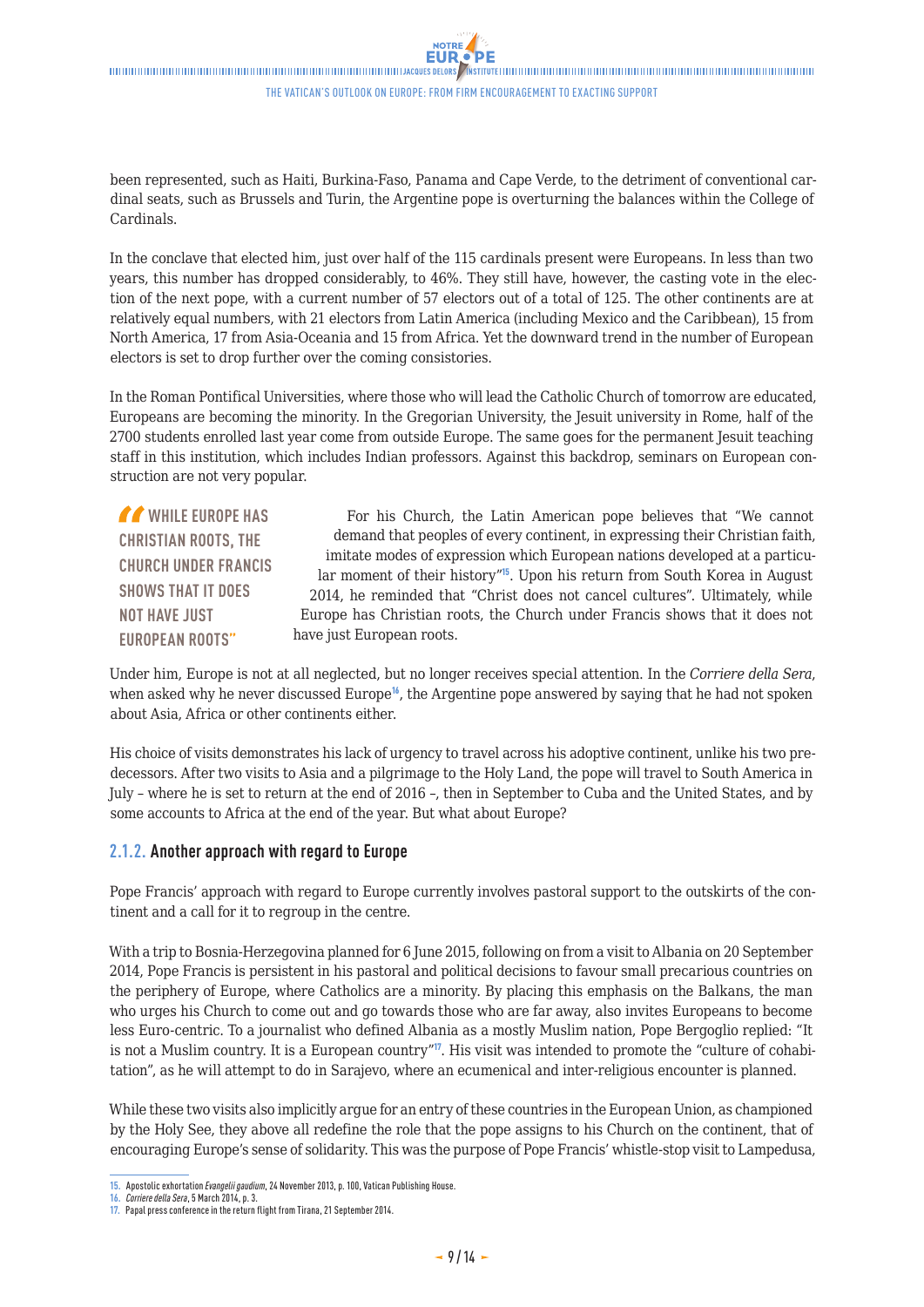<span id="page-9-0"></span>on 8 July 2013. Admittedly located in Italy, this first visit of his pontificate to an island on the borders of the EU, where refugees wash up after risking their lives to reach Europe, was intended to raise Europeans' awareness of those who he did not hesitate to call "new Europeans".

**THE POPE ASSIGNS TO HIS CHURCH THE ROLE OF ENCOURAGING EUROPE'S SENSE OF SOLIDARITY"**

With the exception of these rare surprise visits, Jorge Bergoglio is for now refusing the customary visits to the main traditionally Catholic countries such as Spain were for a short time he was expected to visit. His advisors claim that he is in no hurry to visit France, where he was initially expected this year and where his two predecessors visited.

Pope Francis' Europe is not that of prestigious Christian locations but that of overlooked nations. He compares it to a "Europe that is tired (…) which has had

enough"<sup>18</sup>, "a grandmother", an expression he used for the first time in Rome in early October when addressing the continent's bishops, before making it a striking part of his address to the European Parliament.

## **2.2. A critical yet present Holy See**

## **2.2.1. A severe stance with regard to the EU**

The Argentine pope is not familiar with European construction and freely admits it. "Europe, trust and mistrust, some theories about the Euro ... I don't know much about this kind of thing", he acknowledged, following the European elections marked by a rise in populist parties. His visit to the European Parliament was decided in early summer as a consequence of these elections.

For the former archbishop of Buenos Aires, a follower of 'theology of the people', who is respectful of popular piety, "populism" is not a derogatory term. A straight-talker, his address to the European Parliament echoed the feelings of voters, depicting EU institutions as "aloof, engaged in laying down rules perceived as insensitive to individual peoples, if not downright harmful". He also repeated fears of the risk that the quest for unity becomes confused with "uniformity of political, economic and cultural life, or ways of thinking".

With the Roman Curia in an increasingly critical stance with regard to the EU, various European leaders and MEPs attempted, ahead of the pope's visit to Strasbourg, to quell the fearsome vigour of his addresses. "The Vatican excessively perceives Europe through the prism of Italy, which reflects this impression of tiredness", regretted a North-European diplomatic source in Rome.

These persuasive efforts were to no avail. Totally ignoring the specific areas of competence of the assemblies where they were made, the pope's successive addresses at the European Parliament and the Council of Europe were aimed at all Europeans, to express what looks more like a hard criticism of an individualistic West, moving away from God, suffering from solitude and a lack of ideas.

*MA* NO MENTION OF WHAT **MAKES BOTH THE SPECIFIC FEATURE AND GREATNESS OF EUROPEAN CONSTRUCTION AND WHICH CAN CONVERGE WITH THE CHURCH'S CONCERNS"**

Besides a commendable commitment to ecology, the address makes no mention of what makes both the specific feature and greatness of European construction and which can converge with the Church's concerns: French-German reconciliation, respect for 'small countries' in decision-making processes, the significant public development aid, redistribution in favour of less advanced regions or the widespread abolition of the death penalty, a consequence of the respect for personal dignity.

**<sup>18.</sup>** Address to the Community of Sant'Egidio, Rome, 15 June 2014.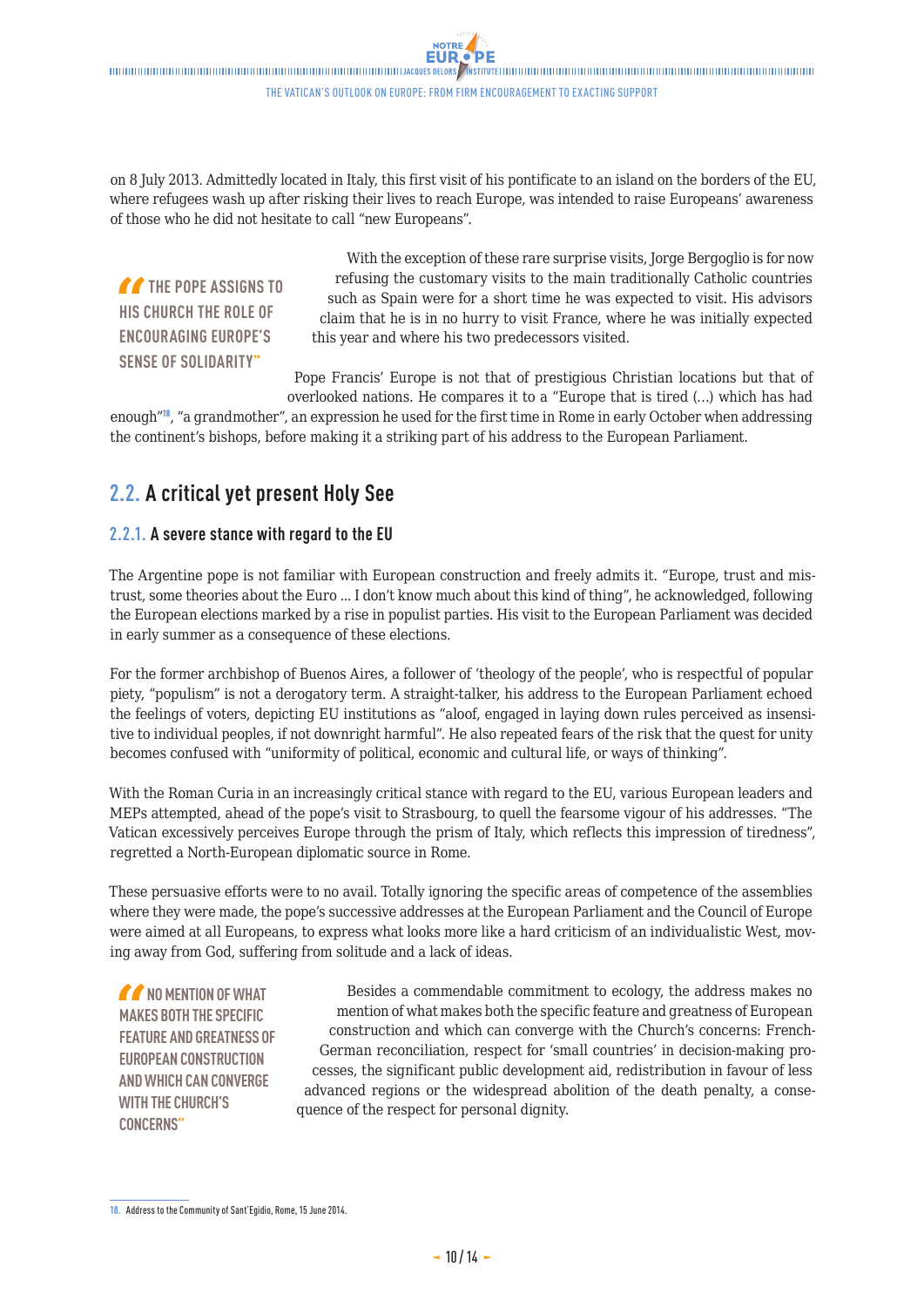<span id="page-10-0"></span>In the pope's four hours in Strasbourg, on an institutional level, the EU was treated in strict equality with the Council of Europe, an organisation which today has less political weight. This is a means for the Holy See to show that the EU does not represent all of Europe, as the pope's visits to the Balkans also emphasise.

That said, the originality of the trip to Strasbourg is that it was entirely devoted to European institutions so that they would precede any future visit to an EU Member State. According to Cardinal Marx, who provided staunch support for the pope's visit to the European Parliament, this was a way to acknowledge the unique and essential nature of these institutions.

### **2.2.2. Elements for an active dialogue**

With regard to the long addresses of Pope Francis at the European Parliament and the Council of Europe, which remain for now the most complete and concrete material to analyse the current outlook of the Holy See on European construction, five key points arise for Europe's future:

- An encouragement to return to the firm conviction of the founders of the European Union. Without naming them, they are mentioned five times in total in the two addresses. During an improvised speech on 30 April in the Vatican, Pope Francis named Robert Schuman and Alcide de Gasperi as examples of Catholics who actively engaged in politics.
- Confidence in young generations, with in particular support for "younger politicians from various parties".
- Confidence in the long processes that are rolled out over time, of which the European project is an example. This converges with a fundamental principle for Pope Francis, which is that social peace requires "initiating processes rather than possessing spaces"<sup>19</sup>.
- Advice to foster diversity, in virtue of the motto of the European Union. The image used by the pope in one of the addresses is one he often mentions, that of the "polyhedron, in which the harmonic unity of the whole preserves the particularity of each of the parts".
- An invitation to redefine European identity in light of this diversity: "Skilfully linking the European identity forged over the course of centuries to the expectations and aspirations of other peoples who are now making their appearance on the continent"<sup>20</sup>. If the pope has made reference to Europe's roots in this sense on several occasions, he has never used, in Strasbourg or elsewhere, the exact expression of "Christian roots". Above all, he wishes to contribute to "a correct relationship between religion and society", by "purifying one another from ideological extremes"<sup>21</sup>.

The Holy See wishes to involve the Church in the promotion of these points through constant dialogue with the European institutions. This dialogue is firstly based on the two European episcopal bodies *(see Box 4)*, one covering the EU and the other the Council of Europe. Cardinal Marx claims to be aware of the challenge: "It is our role to give Europe this soul, as Jacques Delors formulated it. Who could build bridges between the languages, cultures and nations in Europe, if not the Churches?"<sup>22</sup> This role of bridge builders, that Pope Francis also promoted by visiting the Balkans, is set to grow in European societies in which Islam is on the rise<sup>23</sup>.

**<sup>19.</sup>** Apostolic exhortation *Evangelii gaudium*, 24 November 2013, p. 179, Vatican Publishing House.

**<sup>20.</sup>** Address of Pope Francis to the Council of Europe, Strasbourg, 25 November 2015.

**<sup>21.</sup>** *Ibid.*

**<sup>22.</sup>** Cardinal R. Marx, "Pour un renouveau de l'Eglise en Europe", *Etudes*, issue 4214, March 2015.

**<sup>23.</sup>** Muslims will represent 10% of the European population in 2050, according to a forecast by the Pew Research Center.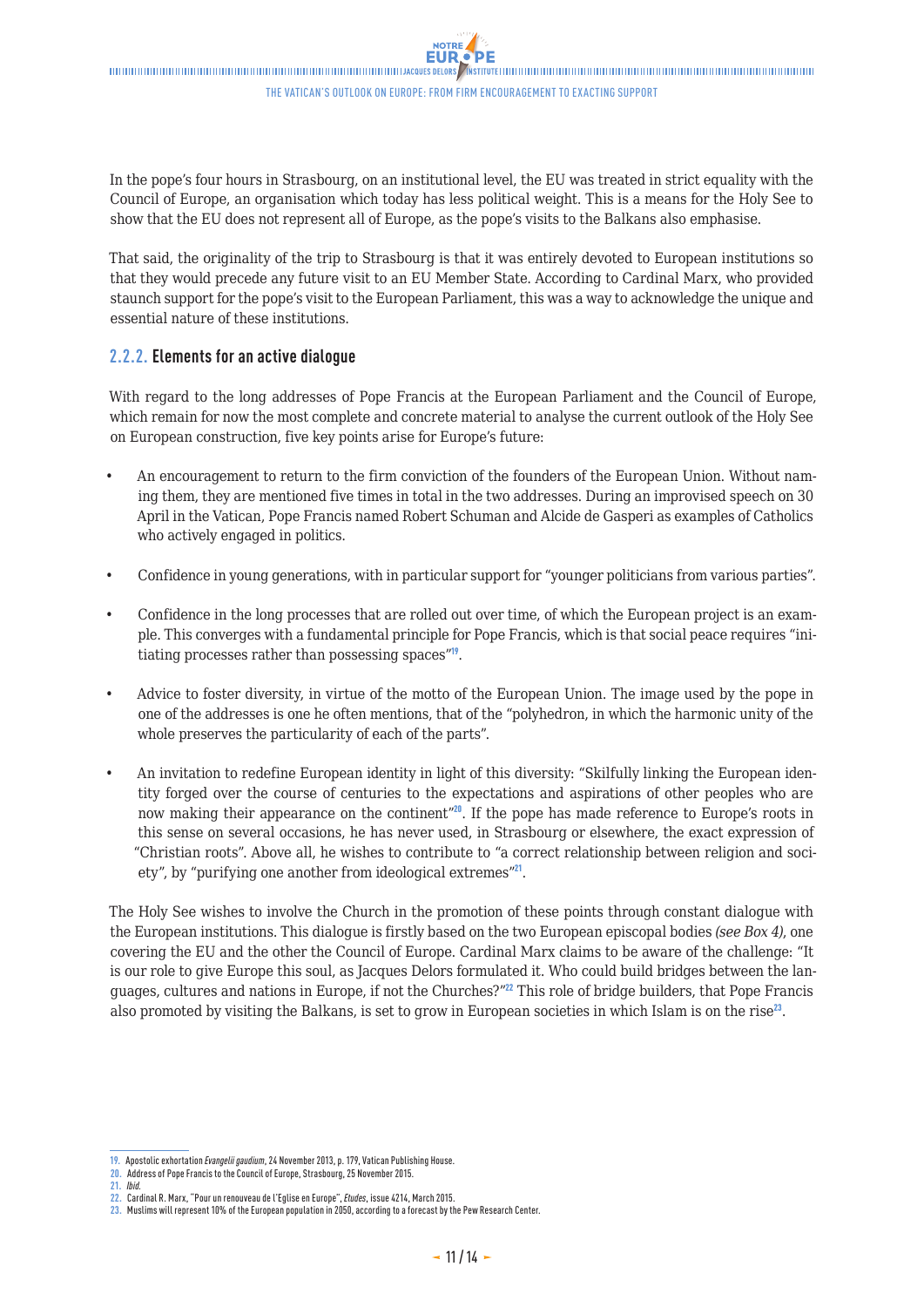The Vatican's outlook on Europe: from firm encouragement to exacting support

#### **BOX 4 Church–Europe, tools for dialogue**

#### • Diplomatic relations between the EU and the Holy See

Since 1970, the Holy See has had an apostolic nuncio (equivalent to an ambassador), in Brussels, accredited with the EU and, in Strasbourg, a permanent observer at the Council of Europe. In return, since 2006, the EU has accredited a permanent delegate at the Holy See in Rome.

#### • Comece (Commission of the Bishops' Conferences of the European Community)

Made up of bishops delegated by the 28 Catholic Bishops' Conferences of the EU Member States, which funds it, this body founded in 1980 and established in Brussels has a permanent Secretariat of around ten persons. One of its main roles is to foster regular dialogue on various levels with EU institutions, as set out by the Treaty of Lisbon, and to notify the Church of developments in European policy and legislation.

#### • The CCEE (Council of European Bishops' Conferences)

Founded in 1971, the CCEE brings together the 39 members of Bishops' Conferences or equivalents in Europe. It is above all a body that promotes cooperation between bishops. It aims in particular to inspire a new evangelization in Europe. Its Secretariat is based in St. Gallen (Switzerland).

In this distribution of roles, the Holy See could become more of a partner to the EU with regard to international issues. The new assertion of Vatican diplomacy invites this. Placed under the leadership of a Secretary of State of the Holy See, Cardinal Pietro Parolin, highly respected in chancelleries, its Secretary for Relations with States (the equivalent of a minister of foreign affairs for the Vatican), has been since January Mgr Paul Gallagher, a Europhile British archbishop who was permanent observer of the Holy See to the Council of Europe in Strasbourg from 2000 to 2003.

**A A CONCRETE AREA OF COOPERATION CONCERNS THE ISSUE OF MIGRATION"**

A concrete area of cooperation concerns the issue of migration. Given great importance by Pope Francis, it raises an urgent challenge for the EU, which is open to cooperation with Churches in countries of departure to deal with the local state structures which are often lacking, or with NGOs that are less deeply rooted in society.

The Holy See accuses the EU of indifference with regard to the severity of the immigration drama and criticises those who make "emigrants the scapegoat for social frustrations and manipulate them for electoral objectives"<sup>24</sup>. On the contrary, there is evidence of "the need for manpower and strengthening demographic that European countries have in order to maintain an efficient economy and political influence"<sup>25</sup>. Personally committed to the subject, Pope Francis has been pleased with expected developments to EU policy<sup>26</sup> but has regretted, on several occasions, the striking lack of immediate action: "We cannot allow the Mediterranean to become a vast graveyard!"<sup>27</sup> More largely, the Catholic

Another, more in-depth, potential area for cooperation is Christians of the East and other religious minorities who are persecuted. Since the Second Vatican Council, the Holy See vigorously defends religious freedom, which the Council of the EU sought to protect by adopting guidelines on 24 June 2013. Rome ensures that this freedom may be exercised across the globe but also that it is fully respected within the EU. The abolition of the death penalty, championed by both Vatican and European diplomacy, remains another area of collaboration that is still insufficiently explored.

The current crisis in Ukraine, however, has proven to be less favourable. European chancelleries, particularly in the East, criticise the Holy See for its refusal to denounce Russian aggression. They do not consider the Vatican to be a possible mediator in the conflict, as the faithful in Rome are biased. However, Vatican diplomacy may assist Belarus, where Cardinal Parolin visited from 12 to 15 March 2015, in the resumption of talks with the EU.

Church defends the plight of migrants, regardless of their confession.

**<sup>24.</sup>** Mgr Silvano Tomasi, Permanent Observer of the Holy See to the UN in Geneva, interview with Radio Vatican, 21 August 2014. **25.** *Ibid.*

**<sup>26.</sup>** Interview with the Mexican channel Televisa, broadcast on 12 March 2015.

**<sup>27.</sup>** Address to the European Parliament, Strasbourg, 25 November 2014.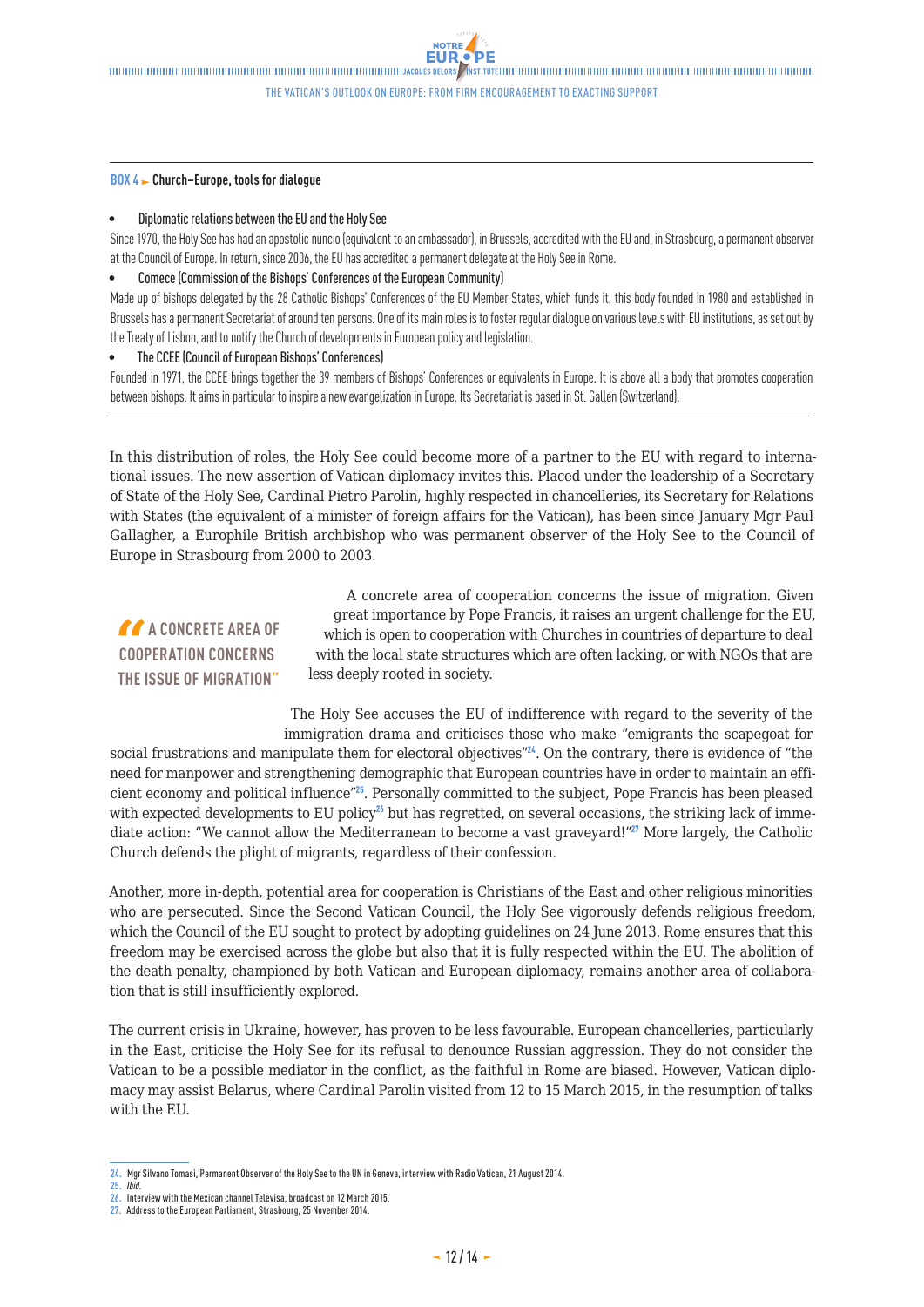# <span id="page-12-0"></span>**CONCLUSION: PROSPECTS FOR A CHANGING RELATIONSHIP**

hich pope would today pay close interest to the banking union, the energy union or other future developments of European integration, as Pius XII and Paul VI followed the first creations? The election of a non-European pope, in terms of country, education and areas of interest, heralds a development set to continue at the head of the Catholic Church. W

The end of Euro-centrism comes together with considerations on decentralisation that could require regional and national episcopates to organise themselves more effectively. In Africa and in Latin America (the Latin American Episcopal Council, Celam), where Jorge Bergoglio was a key player, Churches already cooperate to a greater extent than in Europe. Ecclesiastical before being European, the principle of subsidiarity may require in future that it is the Church in Europe rather than the Holy See that refines and asserts its specific role to support the project to unite the continent. Comece and the CCEE are working on this. While it is still close, the special relationship between the Holy See and Italy is also changing. Ultimately, if the bells were to ring again one day for a European treaty, they would no longer be those of Saint Peter's, but those of the cathedrals, whose spires stretch across the entire Union.

*If* IN THE DAILY **CHALLENGE POSED LIVING TOGETHER IN EUROPE, THE CHURCH CAN BUILD IMPORTANT BRIDGES AT ITS DIFFERENT LEVELS"**

Would a joint inter-religious declaration not be more appropriate in such circumstances? An increasingly multi-faith Europe is coming to this. "We are moving towards a pluralistic culture in which several ways of life will coexist", predicts Cardinal Marx<sup>28</sup>. In the daily challenge posed living together in Europe, the Church can build important bridges at its different levels, in particular through its pastoral work in urban areas. Attached to combining faith and reason, it intends to counter selfish, community or nationalistic isolation, heated attitudes which are potentially harmful to European integration. "Let us be bridge builders", said the nuncio to the EU, Mgr Alain Lebeaupin, at the

Comece on 13 November 2014. The Church's social doctrine can also contribute to strengthening the principals of solidarity and subsidiarity, which the European project is founded upon.

The Holy See remains deeply in favour of the project for a united Europe deemed inseparable from the common good. Yet it follows developments with the fear, too often exaggerated and sometimes unfounded, that European integration has become an accelerator of secularisation. Rome's outlook with regard to Europe will only be appeased once it is completely assured that the work in progress is not conducted to the detriment of Christianity in its traditional breeding ground but that it contains, on the contrary, the seeds of something powerful.

**<sup>28.</sup>** Interview with *La Croix*, 1 May 2014.